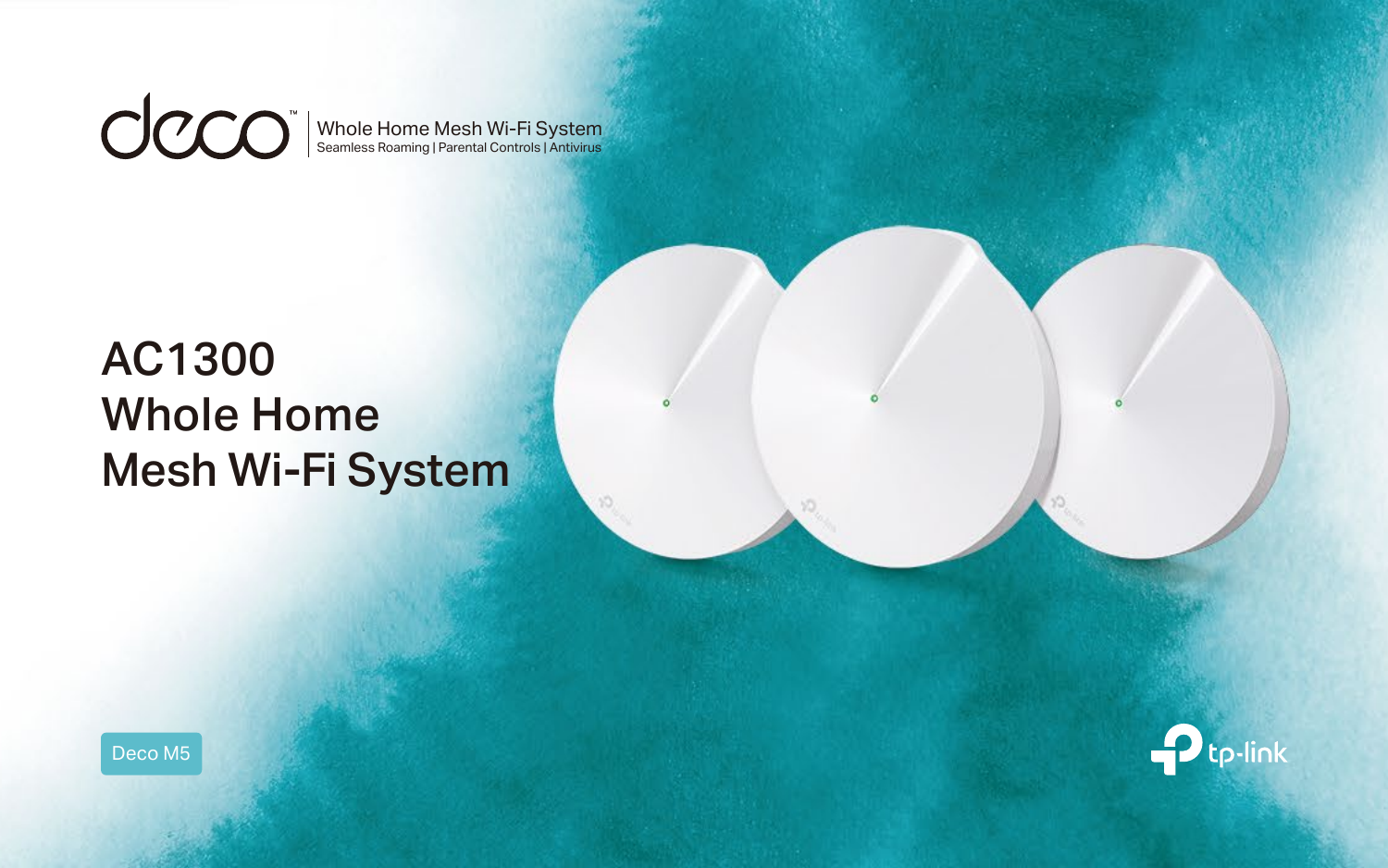Powerful parental controls can limit online time and block inappropriate

content according to unique profiles created for each family member.

# TP-Link HomeCare™

Decos work together to form one unified Wi-Fi network. Walk through your home and stay connected with the fastest possible speeds thanks to Deco's seamless coverage, powered by TP-Link Mesh Technology.

### TP-Link Mesh Technology

Deco is the simplest way to guarantee a strong Wi-Fi signal in every corner of your home. Enjoy fast, stable connections for an army of devices in a whole-home coverage. Setup couldn't be easier with the Deco app there to walk you through every step.



# **Highlights**

#### Fast. Stable. Everywhere.

# Wi-Fi Dead-Zone Killer



HomeCare ensures every device on your network remains protected, with a threat database updated live by Trend Micro™.

Eliminate weak signal areas with whole home Wi-Fi. No more searching around for a stable connection.





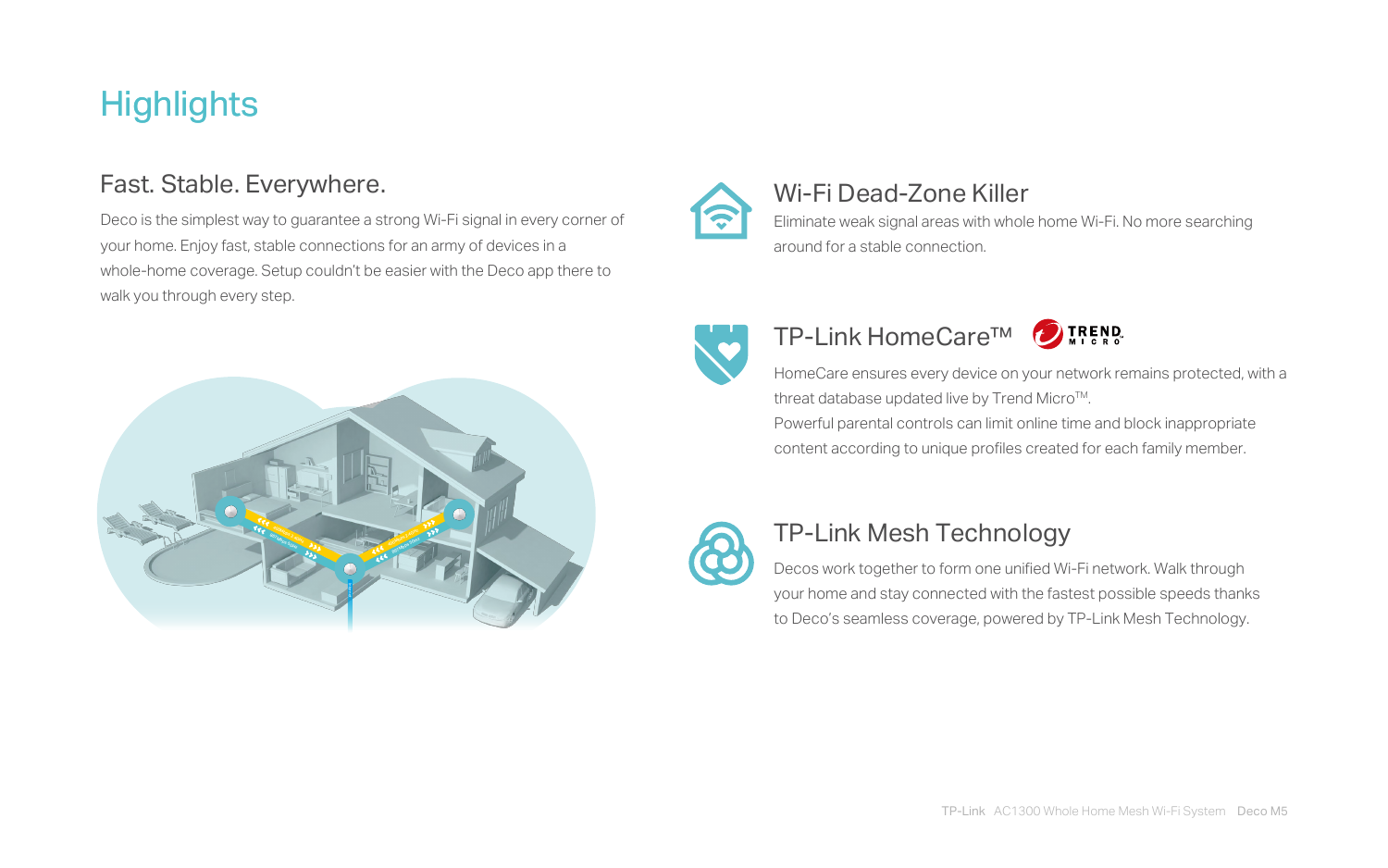- · Profiles Create a profile for each family member, and manage them individually
- · Content Filter Four levels are available for filtering content, each catering to a specific age group
- · Time Controls Set daily time limits for the total time spent online and block a person's internet access between certain times
- · Pause the Internet Pause a family member's internet and resume it whenever you like

# **Features**



#### Robust Parental Controls

Manage content and control when each device can access the internet



- · For Applications– Prioritize the online activity that's most important to everyone on the network
- · For Devices Give high priority to the devices that need the fastest internet connection



#### Quality of Service

- $\cdot$  Time spent online The three devices that spent the most time online
- · Highest speed The highest internet speed tested this month
- · Connected devices Total number of devices connected to Deco this month
- · Malicious attacks blocked by Deco Deco prevented these attacks from infecting your network



### **Security**

Prioritize devices and applications for faster performance when needed

- · Auto Connection Test Test the internet connection of your Decos and helps to identify a suitable location for them
- · Remote Management Manage your Deco network from a smartphone or tablet via the app, no matter where you find yourself
- · Online Upgrade Keep informed of the latest firmware updates

#### Assisted Setup

The Deco app helps you easily find the ideal spot to place each unit

# Reporting

Review a monthly list of usage, blocked content and security threats

- · Malicious Content Filter Block malicious websites that are listed in Trend Micro's database to ensure you can surf the net in safety
- · Intrusion Prevention System Protect your network and applications against external attacks and eliminates vulnerabilities
- · Infected Device Quarantine Prevent infected devices from sending sensitive information or security threats to clients outside your network



# 3-Year Built-In Antivirus

Protect all connected devices in your home from viruses and malware

- · Encryption for Secure Network WPA/WPA2 encryption provide active protection against security threats
- · Firewall Protect your network devices from malicious attacks

Safeguard your home network with a firewall and wireless encryption